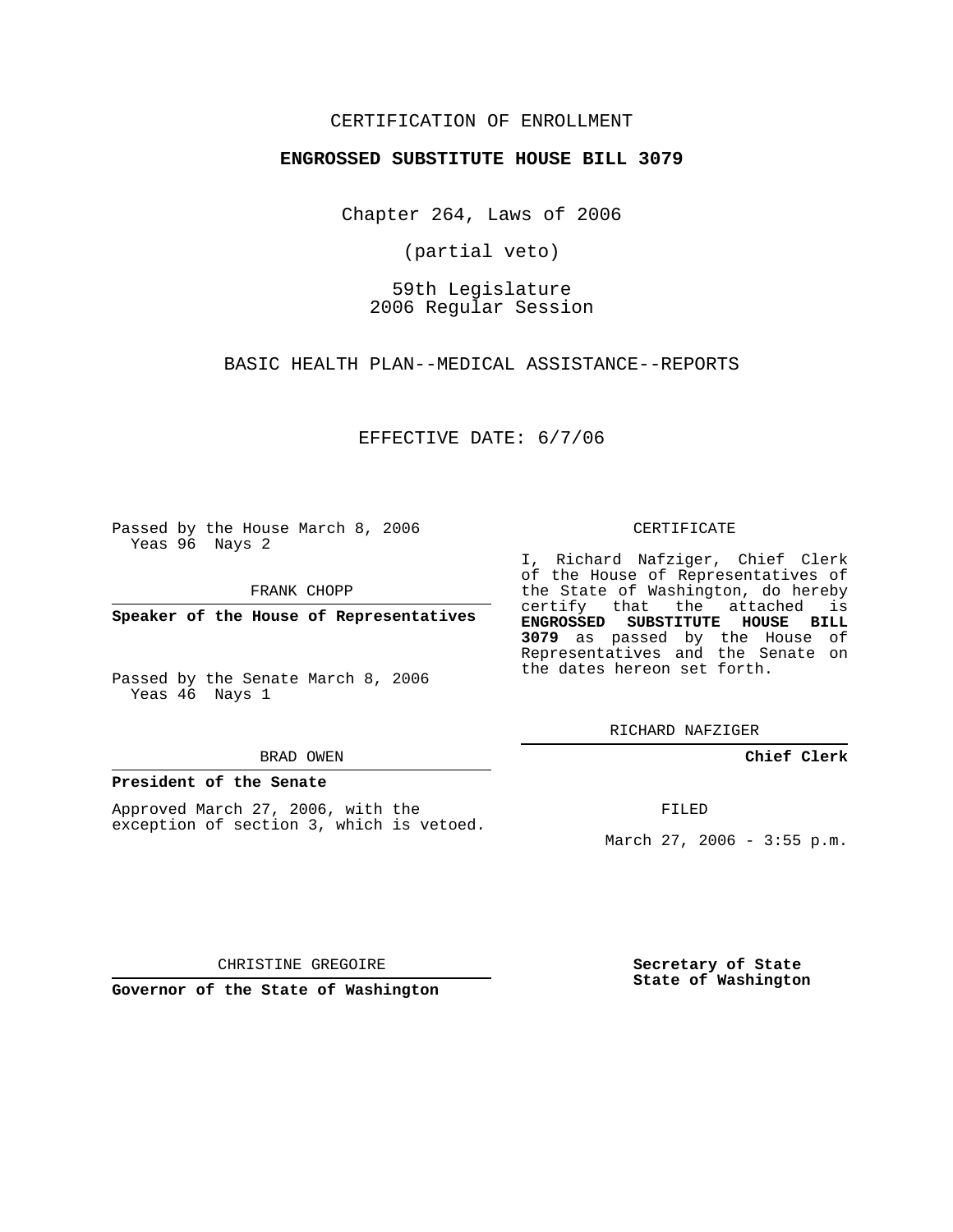# **ENGROSSED SUBSTITUTE HOUSE BILL 3079** \_\_\_\_\_\_\_\_\_\_\_\_\_\_\_\_\_\_\_\_\_\_\_\_\_\_\_\_\_\_\_\_\_\_\_\_\_\_\_\_\_\_\_\_\_

\_\_\_\_\_\_\_\_\_\_\_\_\_\_\_\_\_\_\_\_\_\_\_\_\_\_\_\_\_\_\_\_\_\_\_\_\_\_\_\_\_\_\_\_\_

## AS AMENDED BY THE SENATE

Passed Legislature - 2006 Regular Session

# **State of Washington 59th Legislature 2006 Regular Session**

**By** House Committee on Appropriations (originally sponsored by Representatives Conway, Cody, Sells, Dickerson, Morrell, Simpson, Schual-Berke, Hasegawa, Chase and Santos)

READ FIRST TIME 02/08/06.

 1 AN ACT Relating to health care services; adding a new section to 2 chapter 70.47 RCW; adding a new section to chapter 74.09 RCW; and 3 creating a new section.

4 BE IT ENACTED BY THE LEGISLATURE OF THE STATE OF WASHINGTON:

 5 NEW SECTION. **Sec. 1.** A new section is added to chapter 70.47 RCW 6 to read as follows:

 7 (1) The health care authority, in coordination with the department 8 of social and health services, shall by November 15th of each year 9 report to the legislature:

 (a) The number of basic health plan enrollees who: (i) Upon enrollment or recertification had reported being employed, and beginning with the 2008 report, the month and year they reported being hired; or (ii) upon enrollment or recertification had reported being the dependent of someone who was employed, and beginning with the 2008 15 report, the month and year they reported the employed person was hired; and (iii) the total cost to the state for these enrollees. The information shall be reported by employer for employers having more than fifty employees as enrollees or with dependents as enrollees.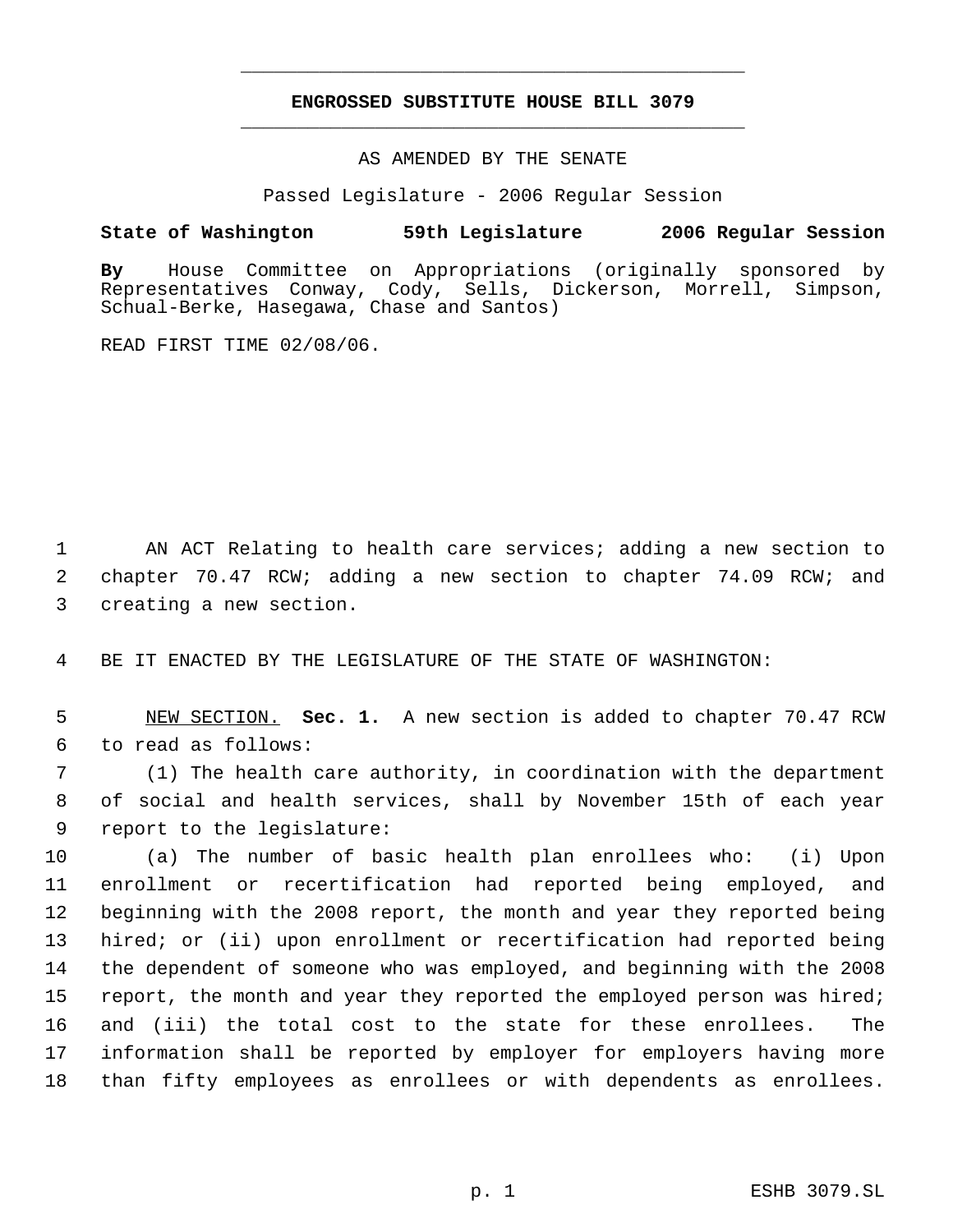This information shall be provided for the preceding January and June of that year.

 (b) The following aggregated information: (i) The number of employees who are enrollees or with dependents as enrollees by private and governmental employers; (ii) the number of employees who are enrollees or with dependents as enrollees by employer size for employers with fifty or fewer employees, fifty-one to one hundred employees, one hundred one to one thousand employees, one thousand one to five thousand employees and more than five thousand employees; and (iii) the number of employees who are enrollees or with dependents as enrollees by industry type.

 For each aggregated classification, the report will include the number of hours worked and total cost to the state for these enrollees. This information shall be for each quarter of the preceding year.

 NEW SECTION. **Sec. 2.** A new section is added to chapter 74.09 RCW to read as follows:

 (1) The department of social and health services, in coordination with the health care authority, shall by November 15th of each year report to the legislature:

 (a) The number of medical assistance recipients who: (i) Upon enrollment or recertification had reported being employed, and beginning with the 2008 report, the month and year they reported being hired; or (ii) upon enrollment or recertification had reported being the dependent of someone who was employed, and beginning with the 2008 report, the month and year they reported the employed person was hired. For recipients identified under (a)(i) and (ii) of this subsection, the department shall report the basis for their medical assistance eligibility, including but not limited to family medical coverage, transitional medical assistance, children's medical or aged or disabled coverage; member months; and the total cost to the state for these recipients, expressed as general fund-state, health services account and general fund-federal dollars. The information shall be reported by employer for employers having more than fifty employees as recipients or with dependents as recipients. This information shall be provided for the preceding January and June of that year.

 (b) The following aggregated information: (i) The number of employees who are recipients or with dependents as recipients by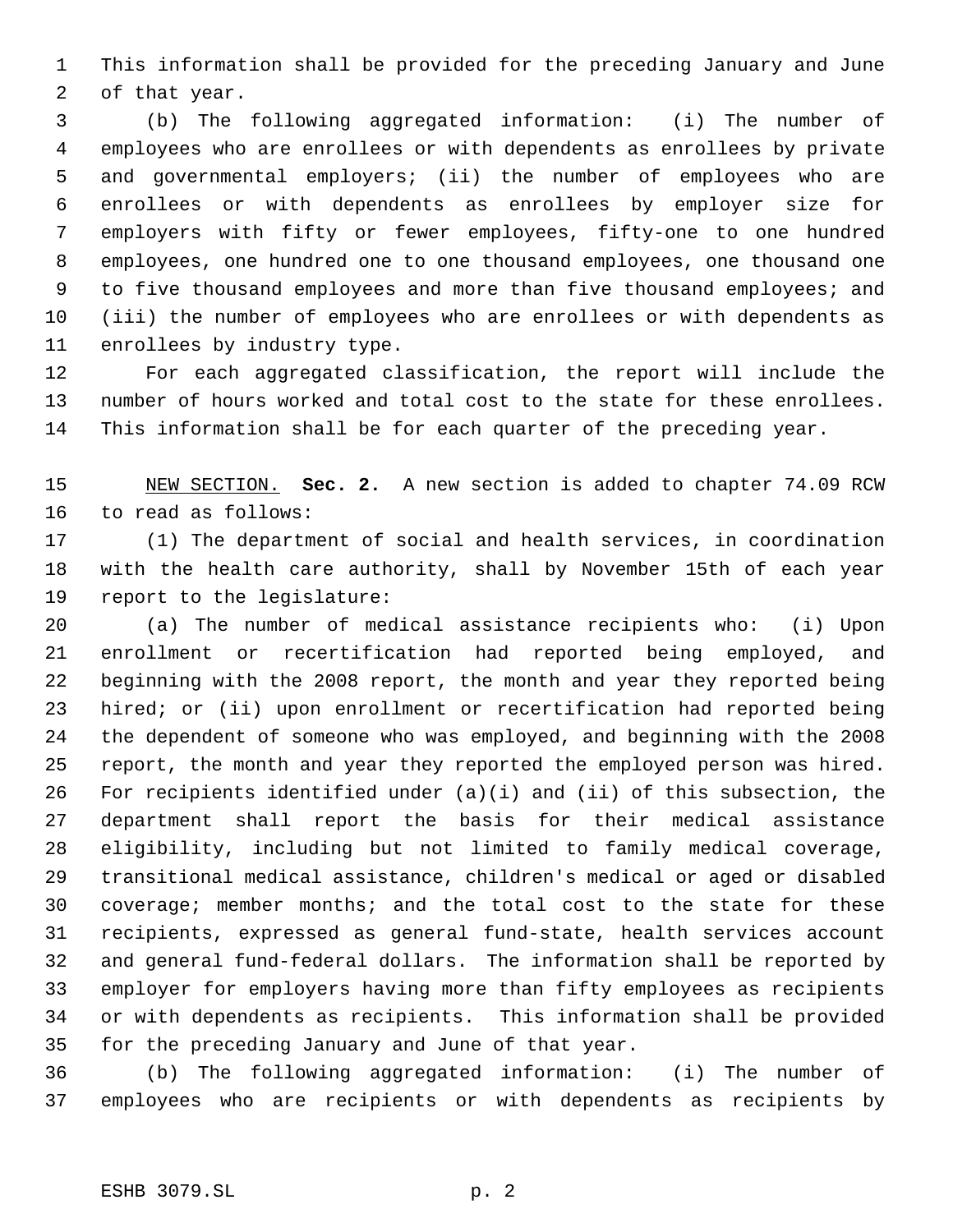private and governmental employers; (ii) the number of employees who are recipients or with dependents as recipients by employer size for employers with fifty or fewer employees, fifty-one to one hundred employees, one hundred one to one thousand employees, one thousand one to five thousand employees and more than five thousand employees; and (iii) the number of employees who are recipients or with dependents as recipients by industry type.

 For each aggregated classification, the report will include the number of hours worked, the number of department of social and health services covered lives, and the total cost to the state for these recipients. This information shall be for each quarter of the preceding year.

 *\*NEW SECTION. Sec. 3. If specific funding for the purpose of this act, referencing this act by bill or chapter number, is not provided by June 30, 2006, in the omnibus appropriations act, this act is null and* 16 *void.*

*\*Sec. 3 was vetoed. See message at end of chapter.*

Passed by the House March 8, 2006. Passed by the Senate March 8, 2006. Approved by the Governor March 27, 2006, with the exception of certain items that were vetoed. Filed in Office of Secretary of State March 27, 2006.

Note: Governor's explanation of partial veto is as follows:

"I am returning, without my approval as to Section 3, Engrossed Substitute House Bill No. 3079 entitled:

"AN ACT Relating to health care services."

I support ESHB 3079, an act providing information about our Basic Health Plan and Medical Assistance programs. I am, however, vetoing section 3 of this act, which includes an unnecessary null and void clause.

In signing ESHB 3079, I express a cautionary note as to the interpretation of the reports that it requires to be developed. The employer information to be provided by the Health Care Authority (HCA) and the Department of Social and Health Services (DSHS) is not a requirement for enrollment or eligibility. Consequently, data contained in the reports will have been provided on a voluntary basis, and will be unverified. The two reports - an employerspecific report and an aggregated report - will originate from separate sources. Therefore, they will not be comparable. The reports will also be based on a point-in-time data collection and will therefore not reflect changes in employment status. These data limitations must be considered when interpreting the reports.

It is equally important to note that the Joint Legislative Audit and Review Committee (JLARC) study due in July 2006 will report Basic Health employment status and employer information in more detail than the aggregated report required by this bill.